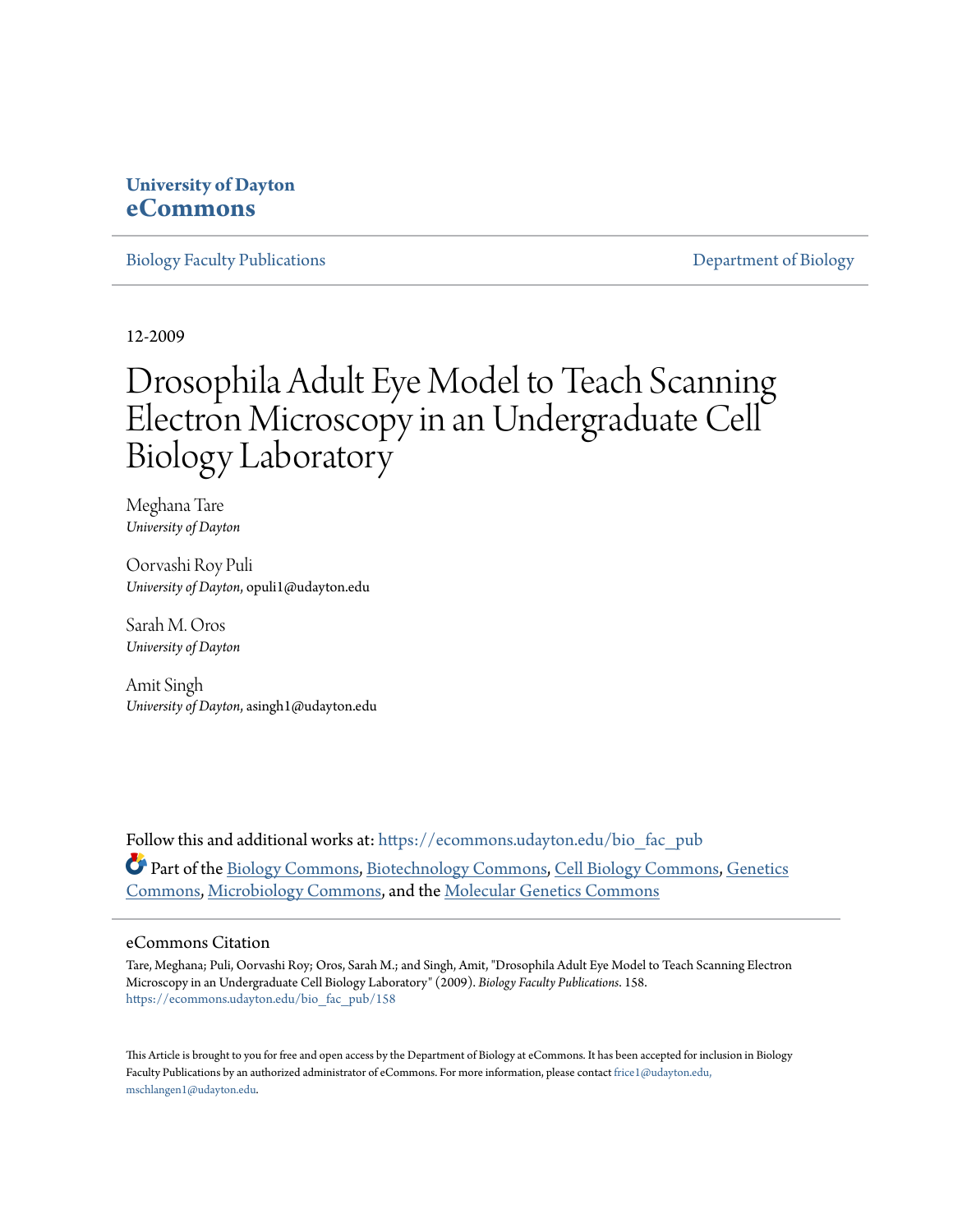subsequent Tukey's HSD to determine significant differences for the data they have collected during this lab.

## **Conclusion**

The above protocol offers instructors a dynamic teaching exercise that can be altered to accommodate students at a variety of levels, from an introductory genetics course, to an advanced behavioral or developmental genetics course. This teaching protocol gives students an opportunity to gain experience working with *Drosophila*, a model species widely used in the study of behavior, development, and genetics. The protocol provides students with hands-on experience in the acquisition of scientific data, from the basic level of sample collection and preparation, to the more advanced data analysis and presentation. The protocol also provides the opportunity for direct experience assaying for mutant phenotypes and in more involved versions the possibility of incorporating actual mutagenesis experiments with this behavioral assay.

References: Busto, M., B. Iyengar, and A.R. Campos 1999, J. Neurosci. 19: 3337-3344; Dettman, R.W., F.R. Turner, D. Hoyle and E.C. Raff 2001, Genet. 158: 253-263; Friedrich, M., 2008, BioEssays 30: 980-993; Godoy-Herrera, R. Alarcon, M. Caceres, H. Loyola, I.I. Navarrete, and J.L. Vega 1992, Revista Chilena de Historia Natural 65: 91-101; Hassan, J., M. Busto, B. Iyengar, and A.R. Campos 2000, Behav. Genet. 30: 59-69; Lilly, M., and J. Carlson 1990, Genet. 124: 293-302; Scantlebury, N., R. Sajic, and A.R. Campos 2007, Behav. Genet. 37: 513-524; Schneuwly, S., M.G. Burg, C. Lending, M.H. Perdew, and W.L. Pak 1991, J. Biochem. 266: 24314- 24319; Sprecher, S.G., and C. Desplan 2008, Nature 454: 533-537; Porter, J.A., J.L. Hicks, D.S. Williams, and C. Montell 1992, J. Cell Biol. 116: 683-693.



*Drosophila* **adult eye model to teach Scanning Electron Microscopy in an undergraduate cell biology laboratory.** 

**Tare, Meghana<sup>1</sup>, Oorvashi Roy G. Puli<sup>1</sup>, Sarah M. Oros<sup>1,3</sup>, and Amit Singh<sup>1,2,3,4</sup>.<br><sup>1</sup>Department of Biology, University of Deyton, Deyton, O.U. <sup>2</sup>Center for Tissue.** 

Department of Biology, University of Dayton, Dayton, OH; <sup>2</sup>Center for Tissue Regeneration and Engineering at Dayton (TREND), Dayton, OH; <sup>3</sup>Premedical Programs, University of Dayton, Dayton, OH 45469-2320; <sup>4</sup> Corresponding author; telephone (937) 229-2894; FAX (937) 229-2021; e-mail: amit.singh@notes.udayton.edu

# **Abstract**

We have devised an undergraduate laboratory exercise to study tissue morphology using fruit fly, *Drosophila melanogaster*, as the model organism. *Drosophila* can be reared in a cost effective manner in a short period of time. This experiment was a part of the undergraduate curriculum of the cell biology laboratory course aimed to demonstrate the use of **S**canning **E**lectron **M**icroscopy (**SEM**) technique to study the morphology of adult eye of *Drosophila*. The adult eye of *Drosophila* is a compound eye, which comprises of 800 unit eyes, and serves as an excellent model for SEM studies. We used flies that were mutant for *Lobe* (*L*), *eyeless* (*ey*), and *pannier* (*pnr*) for our studies. The mutant flies exhibit different morphologies of the adult eye. We employed a modified protocol, which reduces sample preparation steps and makes it practically feasible to complete the protocol in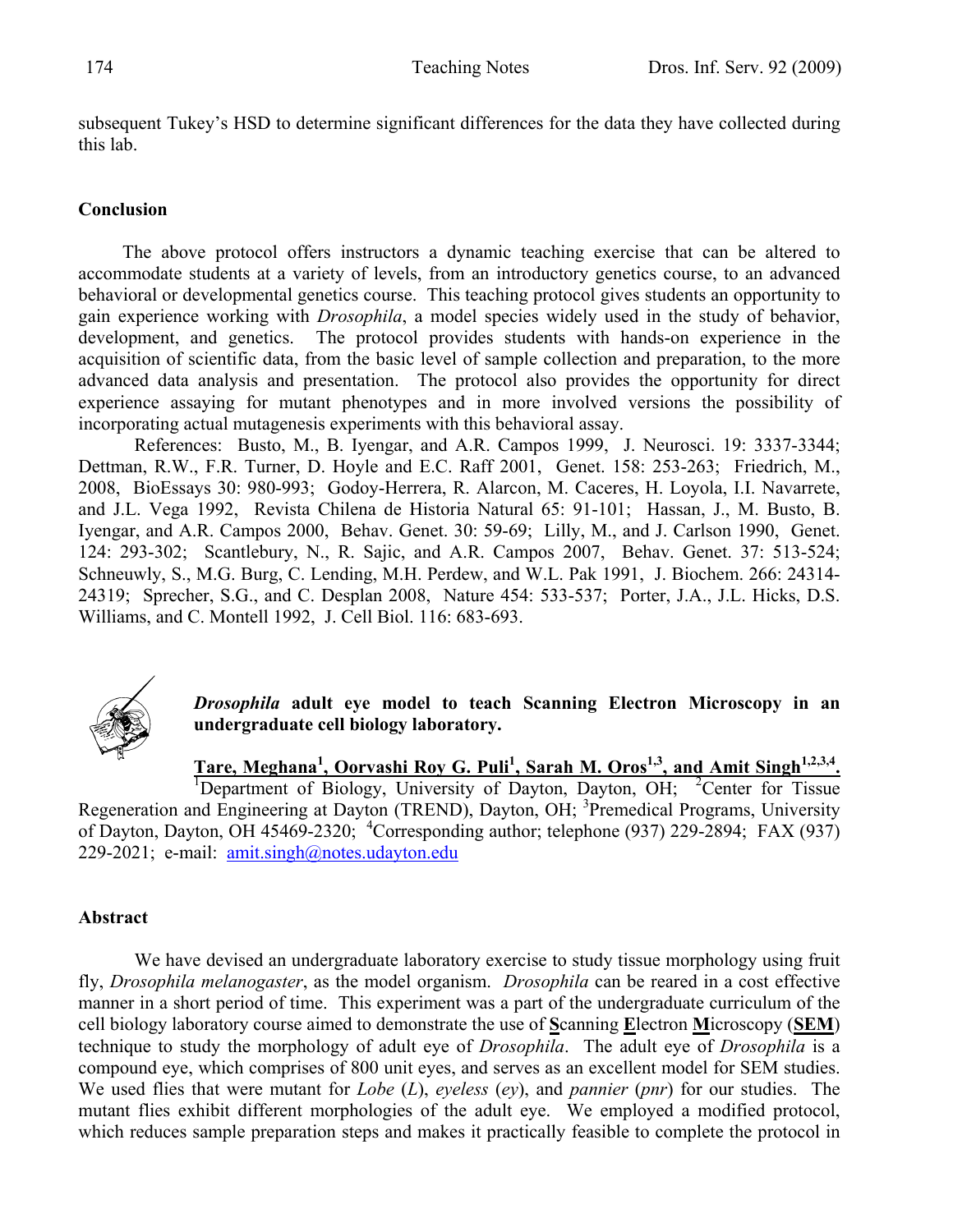assigned time for the cell biology laboratory. The idea of this laboratory exercise is to: (a) familiarize students with the underlying principles of scanning electron microscopy and its application to diverse areas of research, (b) to enable students to sharpen their observation and quantitative microscopy skills, and (c) minimize the preparation time for the instructor.

Keywords: *Drosophila melanogaster*, eye, tissue morphology, Scanning Electron Microscopy (SEM), cell biology, undergraduate education.

#### **Introduction**

 Research is an important component of habits of inquiry and learning in the undergraduate curriculum. A large array of laboratory courses has been developed for undergraduate students in order to expose them to techniques used in biomedical research. Interestingly, many new text books and accompanying supplementary materials provide exhaustive and detailed information through images and movies on diverse subject material studied using the **S**canning **E**lectron **M**icroscopy (**SEM**) technique. Although animations and videos can provide an overall idea, it is important that students get a "hands-on" exposure to learn the techniques like how to use SEM to capture high resolution images. We devised a laboratory to introduce students to the SEM technique, its principle and applications, which will allow them to get a hands-on experience on the scanning electron microscope. Furthermore, this exercise can be finished in a single laboratory session with some preparation done prior to the demonstration to the students.

 For this laboratory exercise, we chose to study the morphology of the well studied adult eye model of *Drosophila*. This model is highly versatile as in addition to studying the pattern and morphology of the normal flies, the variations in eye development can be easily demonstrated. There are several molecularly characterized mutants that directly or indirectly affect the morphology of the adult eye. Using the normal and mutant flies, we can demonstrate the limitations of conventional light microscopy in terms of resolution and magnification. This may help the students to appreciate (i) SEM has a much greater resolving power than light microscopes, (ii) SEM uses electromagnetic radiation instead of light, and (iii) SEM can obtain much higher magnifications of up to a million times.

 SEM produces images by probing the specimen with a focused electron beam that is scanned across a rectangular area of the specimen (raster scanning). The electron beam of SEM is generated from a filament, which may be made up of various types of materials. The most common filament is made up of a loop of tungsten which functions as the cathode. A beam of electrons is produced at the top of the microscope by heating this metallic filament. The electron beam follows a vertical path through the column of the microscope and makes its way through electromagnetic lenses that focus and direct the beam on the sample. Electrons in the beam interact with the atoms constituting the sample material and are scattered back, producing the back scattered electrons or the secondary electrons. A detector collects the secondary or backscattered electrons, and converts them to a signal that is sent to a viewing screen similar to the one in an ordinary television, producing an image (Figure1). These signals contain detailed information about the sample's surface topography, composition and other properties such as electrical conductivity.

 Vacuum is an essential requisite for SEM. If the sample is in a gas filled environment, the beam is unstable as gases could react with the electron source, causing it to burn out or result in ionization of beam. Alternatively, other molecules, which come from the sample or the microscope itself, may form compounds and condense on the sample and thereby reduce contrast and obscure details in the image.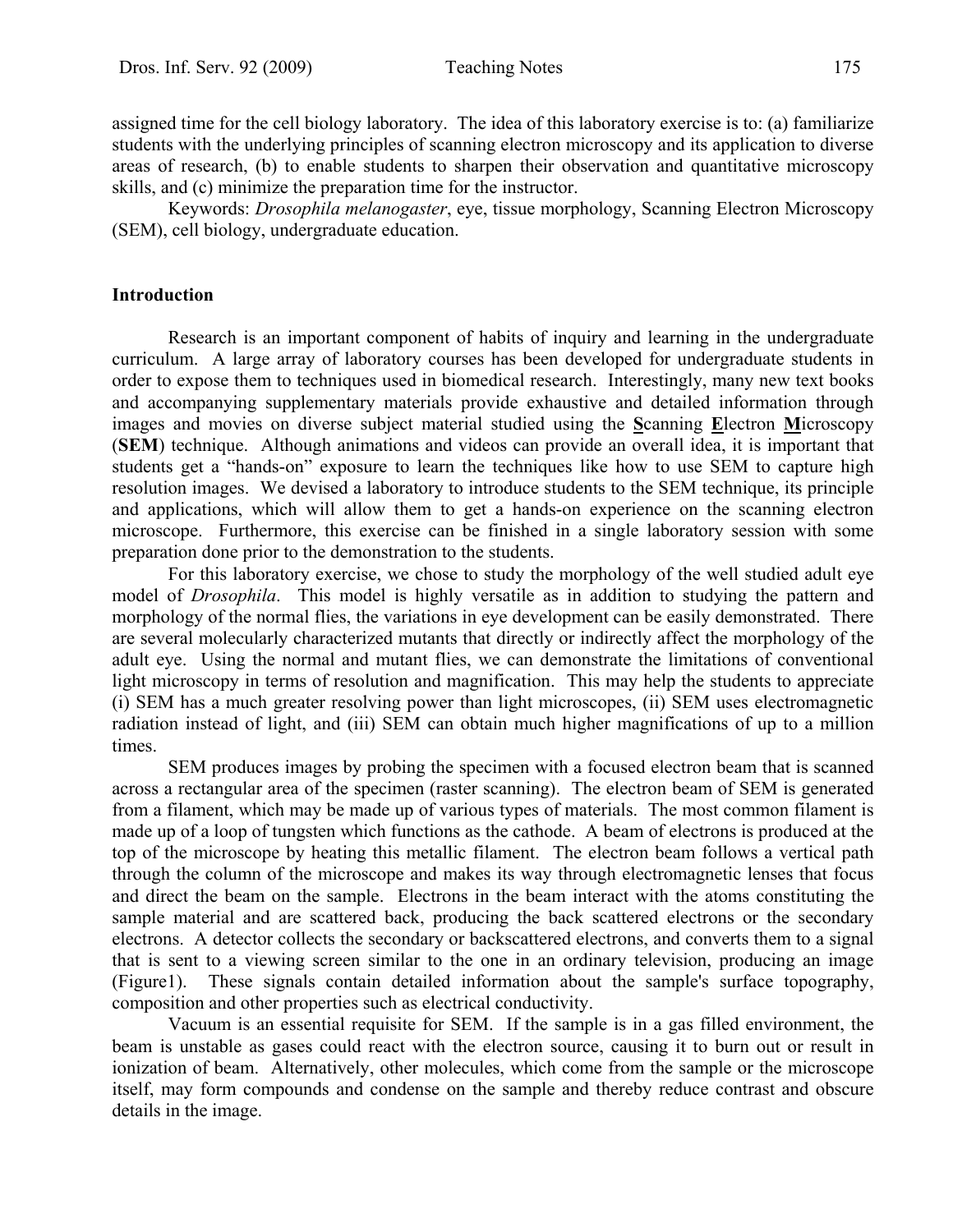

Figure 1. Schematic flow diagram of a Scanning Electron Microscope. Electron microscopes use a particle beam of electrons to illuminate a specimen and create a highlymagnified image. The electrons from electron gun pass through anode, electromagnetic lenses, coils, detectors and strike the gold coated specimen placed on the stage. The electromagnetic lenses focus electron beam to a specific plane relative to the specimen and thereby forming the image. The secondary electrons generated because of electrons striking specimen surface are detected by secondary electron detector and converted into signal that is sent to a TV scanner.

## **Protocol**

We have employed *Drosophila melanogaster* to study the morphology of the adult eye. *Drosophila* eye is a compound eye made up of 750-800 unit eyes referred to as ommatidia. We selected the flies that were mutant for genes involved in eye development (obtained from the Bloomington Stock Center, Indiana; http://flystocks.bio.indiana.edu/). The Bloomington Stock center is a repository of various fly strains and mutations, which are available upon request to the scientific community. We selected fly mutant strains for genes *eyeless* (*ey*)  $[ey<sup>2</sup>$  (BL 648), which shows complete loss of the eye field], *Lobe* (*L*) [*L2/CyO* (BL 319), a mutant which shows selective loss of the ventral eye], *pannier* (*pnr*) [*pnr vx6*/*TM6B,* (BL 6334)], which is an embryonic lethal mutation that can generate dorsal eye enlargement in genetic mosaics where *pnr* function is eliminated in patches of cells (Xue and Rubin, 1993; for review see, Blair, 2003). These three different mutants exhibit a range of phenotypes of eye size from enlarged eye to half eye, and to no-eye in comparison to the wild-type eye (Figure 2). However, each of these mutants show a range of phenotypes due to penetrance. Therefore, for our lab exercise, we selected flies that showed distinct eye phenotypes from a large population of each mutant stock.

 This exercise helped students to learn two basic experimental operations: (a) sample preparation, and (b) basic operation of the scanning electron microscope. Students also learned some background information on the development and morphology of the normal eye.

 The entire methodology of the SEM can be divided into three major steps: (1) sample preparation, (2) sample mounting and sputter coating, and (3) imaging.

#### **1. Sample Preparation:**

This step includes preparation of sample and is carried out prior to the research laboratory. For SEM, biological samples need to be dehydrated and dried. Dehydration is carried out to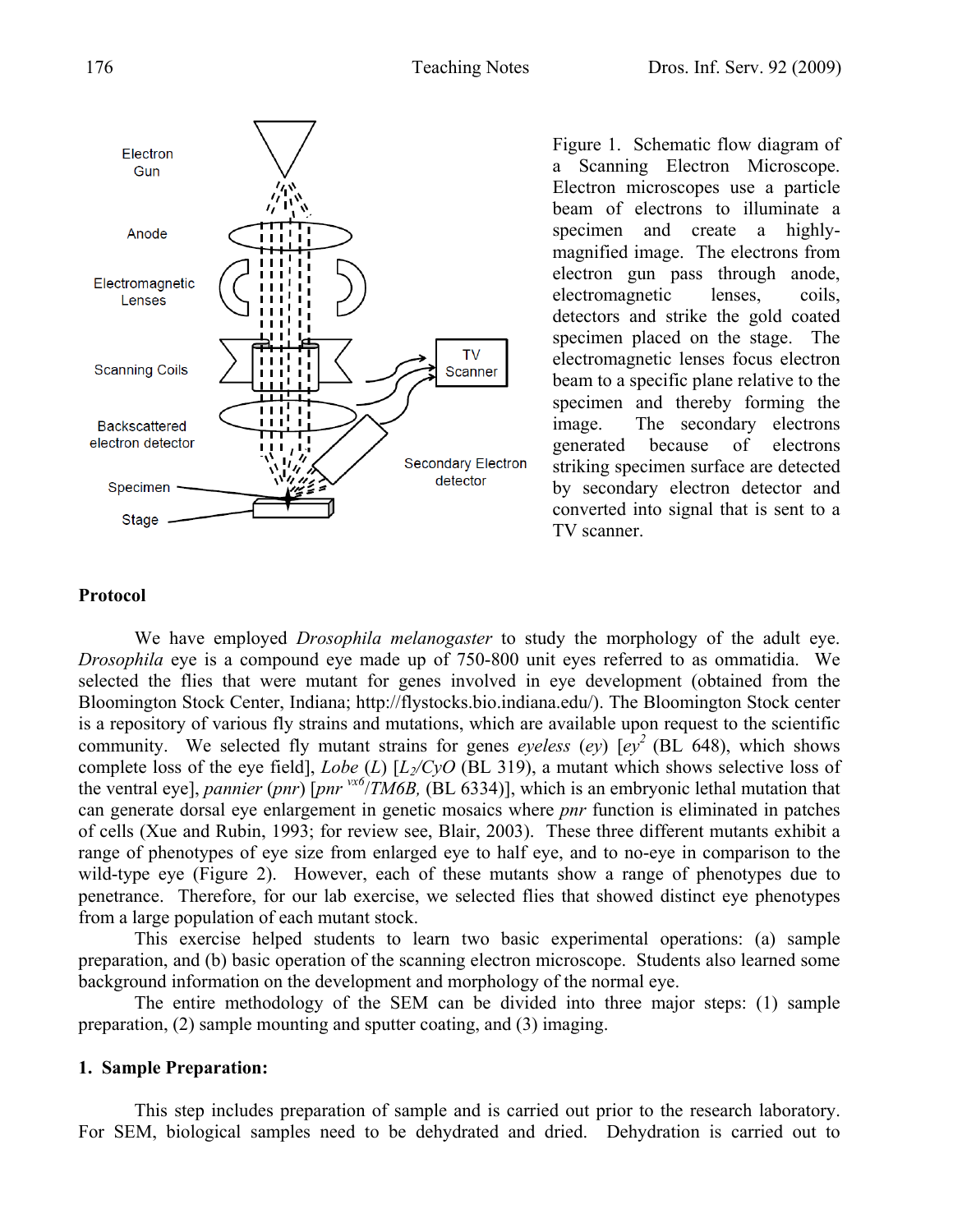gradually reduce the water content of the tissue to the point that the tissue is completely into a nonaqueous solvent. Dehydration is done using ascending concentration series of ethanol or acetone. The flies of different eye mutants were passed through a series of ascending concentrations of acetone to dehydrate the sample. The adult fly samples were dehydrated by incubating for 24 hours each in 30%, 50%, 70%, 90%, 95%, and 100% concentrations of acetone. Thus at the end of the seventh day, the sample is completely dehydrated and is present in 100% acetone. To achieve best results, sample was dehydrated in 100% acetone twice.

 In earlier protocols, dehydrated samples were subjected to critical point drying. The presence of surface tension during drying is disruptive to tissues and causes visible distortions. Therefore, the critical point drying is carried out in vacuum where fluid and gaseous phases exist together and there is no surface tension. The critical point drying is achieved using liquid carbon dioxide  $(CO_2)$ . However, drying can also be achieved using commercially available chemicals. Here, we employed **H**exa**m**ethyl **D**i **S**ilazane (**HMDS**), which is a chemical of choice used for drying SEM samples that mainly include insect tissues, large fleshy tissues or soft invertebrates (Braet *et al*., 1997). Furthermore, it does not require vacuum. Drying with HMDS prevents the tissue morphology from getting damaged in freeze drying or liquid  $CO<sub>2</sub>$  drying procedures. Following 100% acetone, samples were incubated overnight in 1:1 mixture of 100% acetone: HMDS (Electron Microscopy Sciences Cat# 16700). Samples were then incubated in 100% HMDS solution for 24 hours and they were allowed to air dry at room temperature in a fume hood. The lids of the tubes were left open to allow the HMDS to evaporate.

## **2. Sample Mounting and Sputter Coating:**

Each HMDS treated dehydrated sample was mounted on a metallic stub (a sample holder for electron microscope, available from Electron Microscopy Sciences Cat# 75944). Sample was held onto the stub by a conductive carbon tape (Electron Microscopy Sciences Cat# 77825-12). Maximum contact of the sample with the tape was ensured so that sputter coating is good. Sample was arranged on the stub in such a way that the area of interest (in this exercise the eye tissue) in the sample is perpendicular to the plane of the observation in the microscope. Mounted tissue on the stub was then sputter coated in vacuum with an electrically conductive layer of gold (or some other inert heavy metal). This step is important since it makes the sample conductive, enhances the secondary and backscattered electron emission and increases the mechanical stability of the tissues. Coating is an essential step to prevent accumulation of static electric charge on the specimen during electromagnetic irradiation. Improper coating on the tissue results in charging, which may result in deflection of electron beam, deflection of secondary electrons and periodic burst of secondary electrons. Gold is the preferred metal for coating the samples because of its high atomic number. Further, sputter coating with gold produces high topographic contrast and resolution. Depending on the type of sample, there are several other coating materials like Gold Palladium alloy, Platinum, Iridium, Tungsten, Osmium, Graphite and Carbon. The sample stub was subjected to sputter coating at pressure of 100 psi for a period of 35 seconds and a current of 45 milli amps under vacuum using sputter coater (DV 502) from Denton Vacuum Company.

 We have described a protocol for sample preparation for SEM. However, there have been continuous improvements in the processes of sample fixing, drying and coating methods. A variety of new adaptations to SEM have also emerged that enables a large spectrum of samples to be analyzed using SEM technique. There are alternative methods for fixation, dehydration and coating depending on the nature of sample and approach used summarized in Table 1.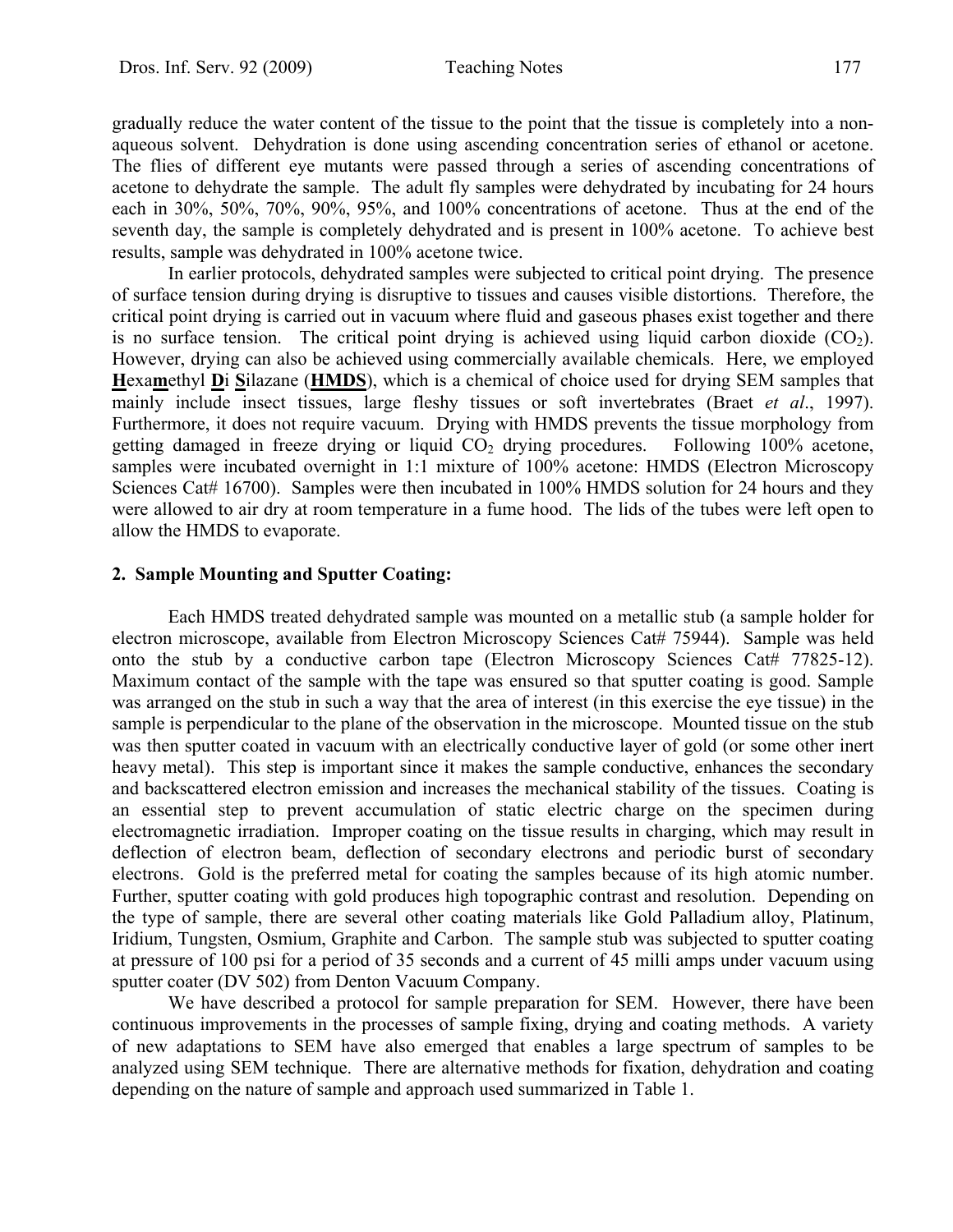| Sample Type                                     | References                                         | Fixative                                              | Dehydrating<br>agent | Drying process                              | Mounting/ Sputter<br>coating                           |
|-------------------------------------------------|----------------------------------------------------|-------------------------------------------------------|----------------------|---------------------------------------------|--------------------------------------------------------|
| Bacteria, virus<br>on surfaces, as<br>parasites | Sangetha et al.,<br>2009; Robinson et<br>al., 1984 | Glutaraldehyde,<br>Osmium tetra<br>Oxide $(OsO4)$     | Ethanol              | Critical point<br>drying in amyl<br>acetate | Gold, Gold-<br>Palladium alloy                         |
| <b>Plant tissues</b>                            | Pathan et al., 2008                                | Glutaraldehyde,<br>Osmium tetra<br>Oxide $(OsO4)$     | Ethanol/<br>Acetone  | Critical point<br>drying                    | Mounting using Aq.<br>Silver, Coating with<br>chromium |
| Insect tissues                                  | Braet et al., 1977,<br>(modified by Naoto)<br>lto) | Fixing is usually not<br>required                     | Acetone              | HMDS (Chemical<br>drying)                   | Gold                                                   |
| Mammalian<br>tissue                             | Wierzchos et al.,<br>2008; Lehman et<br>al., 1983  | Aldehyde/<br>Formalin/ Osmium<br>tetra Oxide $(OsO4)$ | Ethanol              | Critical point<br>drying in acetone         | Gold, Gold-<br>palladium alloy,<br>Carbon coating      |

Table 1.Alternative materials used in SEM for fixation, dehydration, drying and sputter coating in different model systems.

# **3. Imaging:**

The final step in this exercise is to image the samples using SEM. Sputter coated sample stub was then imaged using the Hitachi S-4800 High Resolution Scanning Electron Microscope (HRSEM) available in the Nanoscale Engineering Science and Technology (NEST) facility at University of Dayton. The samples on the stub were placed in vacuum and subjected to electron beam. A voltage of 5kV was applied. The electrons from the gun strike the surface coating of gold, electrons are reflected back off the specimen to a detector, this is transmitted to a TV screen where the image is viewed and photographed. The images were taken at  $130\times$ . At magnification of  $130\times$ , the entire *Drosophila* head fits in an image plane and is a suitable resolution to study morphology of head and the compund eye. As shown in the Figure 2, each unit eye or the ommatidium is clearly visible, and this would not have been possible using a compound light microscope of  $10\times$  magnification. The high resolution SEM images provides detailed information about different kinds of bristles present among the ommatidia. Depending on the model, SEM allows the magnification of a sample up to 500,000- 1000000 times.

## **Advantages**

1. The greatest challenge to teaching a Cell Biology laboratory is the capital investment/ commitment that a university/college must make to laboratory. The use of cost effective exercises can facilitate the execution and implementation of these laboratory programs in an undergraduate academic institution setup.

2. The students get general overview of SEM and hands-on experience of the technique starting from sample preparation to visualizing the sample on the monitor attached to SEM.

3. The sample preparation in conventional method for SEM is a little time consuming procedure. It requires critical point drying in vacuum. In our protocol, we eliminated the critical point drying method which requires vacuum.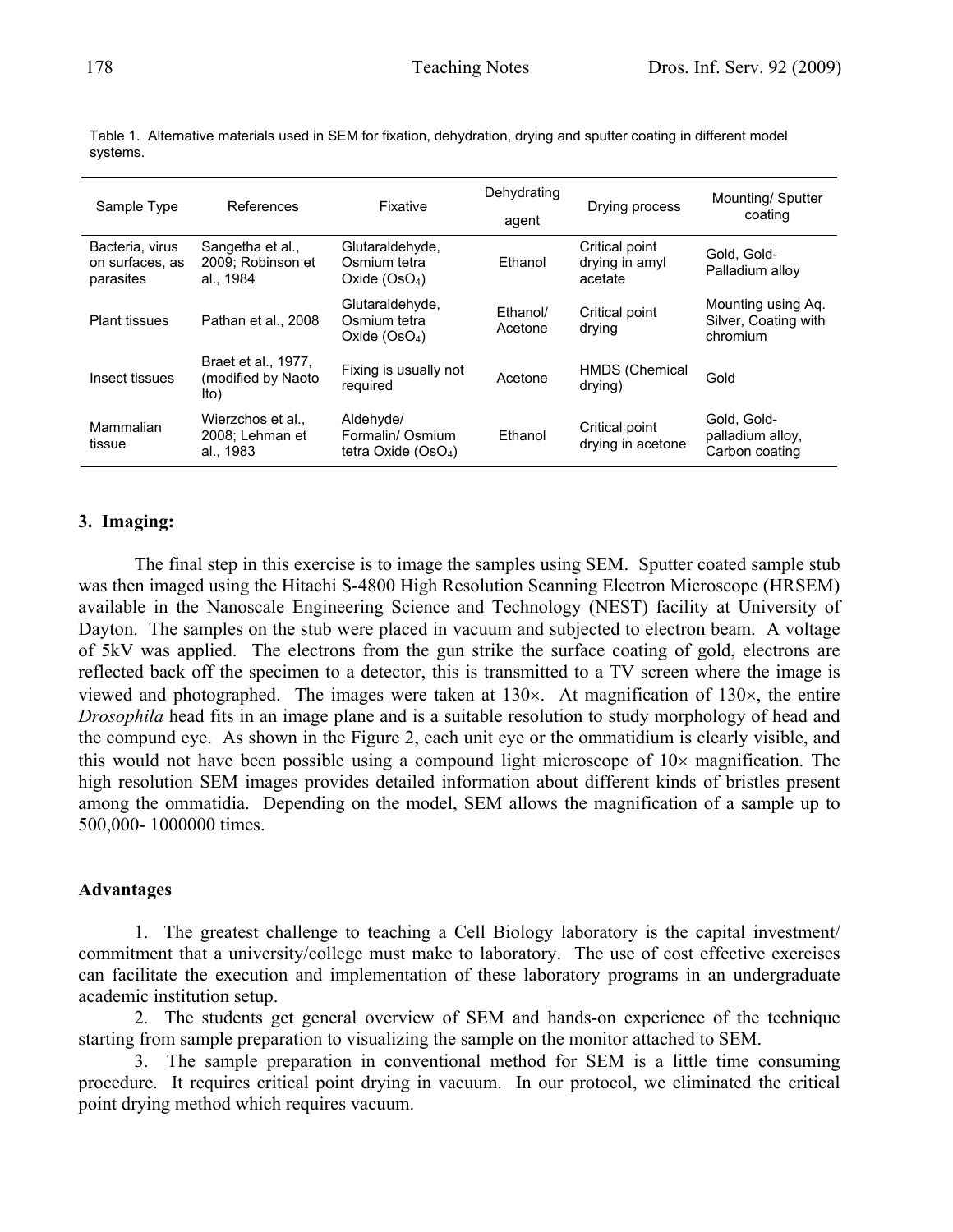

Figure 2. Scanning Electron Micrographs showing morphology of *Drosophila* eye mutants. (A) Wild type eye of *Drosophila* showing 600-800 unit eyes. The dotted line marks the equator where dorsal (D) half of the eye is above the equator and ventral (V) half is below the equator. (B) *eyeless* mutant  $(ey^2)$ , showing complete loss of eye field. (C) *Lobe* mutant  $(L_2)$  shows selective loss of the ventral half of the eye. (C') Magnified view of the *L2* mutant eye. (D) Ectopic dorsal eye generated when *pnr*, a GATA 1 transcription factor, function is eliminated in patches of cells in genetic mosaics (Xu and Rubin, 1993; for review see, Blair, 2003). (D') Magnified view of the dorsal eye enlargement generated due to genetic mosaics of *pnr*.

4. Our protocol does not require post fixation treatment with Osmium tetra Oxide (OsO4), which is highly carcinogenic and may not be an ideal chemical to use in an undergraduate laboratory. Instead, we use HMDS for final processing after dehydration in acetone series.

5. These exercises does not require educational demonstration kits that minimize the exposure of experimental details and reagents to the students.

6. This experience adds to their skill-set and helps generate a core of trained individuals who can function in academics as well as corporate settings.

 High magnification images are powerful sources of communication which are preferred to words. Most laboratory science courses do not actively teach students skills to communicate effectively through images (Riemeier and Gropengießer, 2007). Our laboratory exercise meets this requirement by teaching students to (a) develop basic laboratory skills and learn tissue handling,